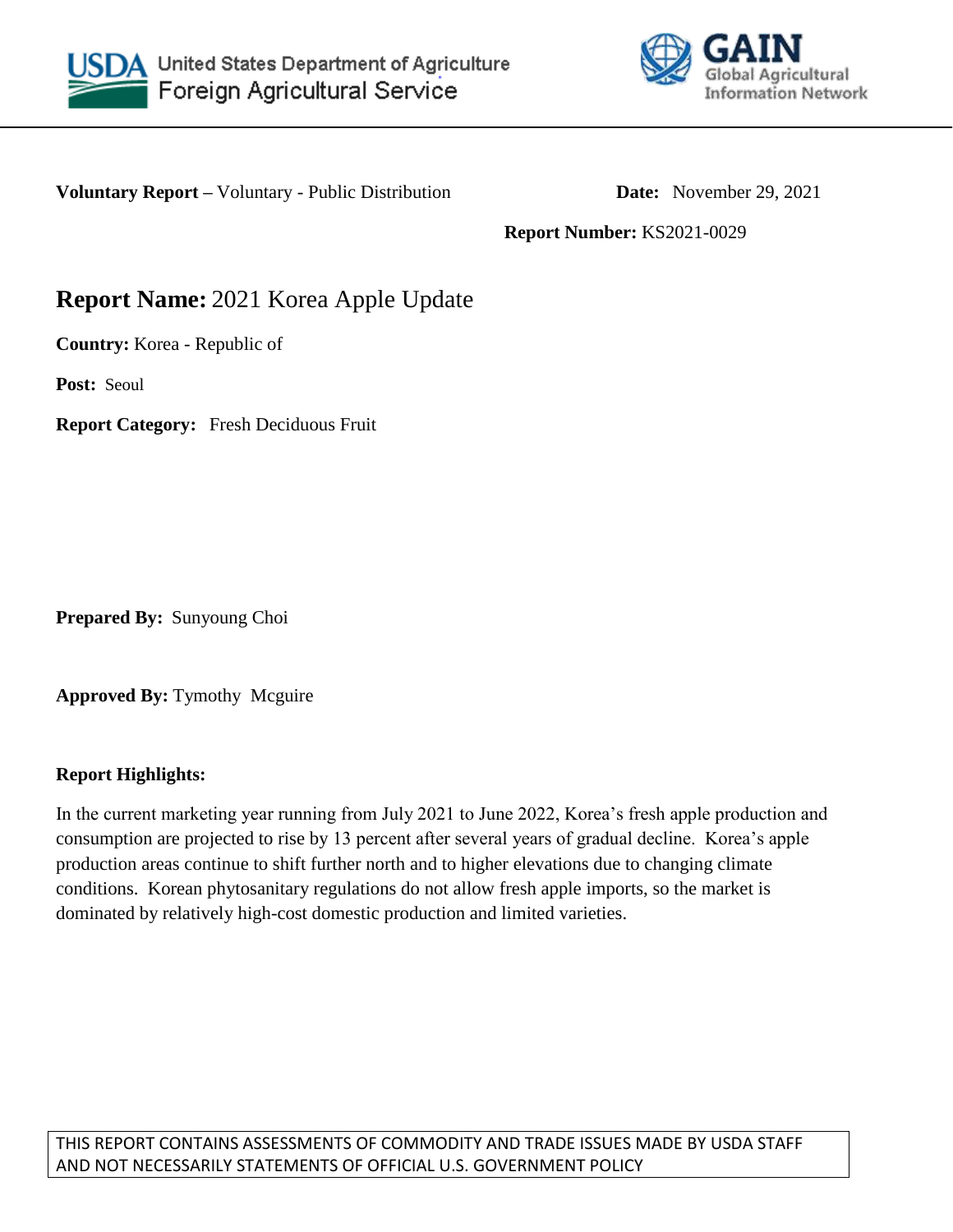# **Apple Production**

In marketing year (MY) 2021/22 (July – June), Korea's fresh apple production is projected to increase by 13 percent to 477,200 MT mainly due to increased yield and planted area. As a result of favorable weather conditions during the flowering and fruit growing seasons, the average apple yield is expected to increase by 6.8 percent to 1,427 kilograms per 0.1 hectares. Other contributing factors to higher yields were reduced outbreaks of plant disease and less pest damage in apple production regions. In addition, a 49-percent market price increase during the first eight months of 2021 caused by reduced apple production in the previous year will motivate some growers to expand apple production this year.

Korea's apple planted area is also projected to increase by 5.8 percent to 33,439 ha, driven by higher prices in the previous year (MY 2020/21) following the overall reduction of major fruit (apple, pear, peach, grape, and persimmons) production last year.



*Figure 1. Korea's Fresh Apple Production and Area* 

Ministry of Agriculture, Food, and Rural Affairs (MAFRA) & Korea Rural Economic Institute (KREI)

Prior to 2021, Korea's fresh apple production had gradually declined from a peak of 583,000 MT in 2015/16 due to stiff competition with other high-quality domestic fruits and imported fruits. Additionally, on and off unfavorable weather conditions also caused a gradual decrease in apple production in recent years.

In 2020/21, Korea's apple production decreased substantially by 21 percent to 422,115 MT due to a four percent reduction in apple planted area and a combination of cold damage during the spring season and excess rain during the summer season. As result, the annual average retail price increased by 31 percent to KRW 5,801 (USD 4.92)/Kg in 2020/21 compared to the previous marketing year.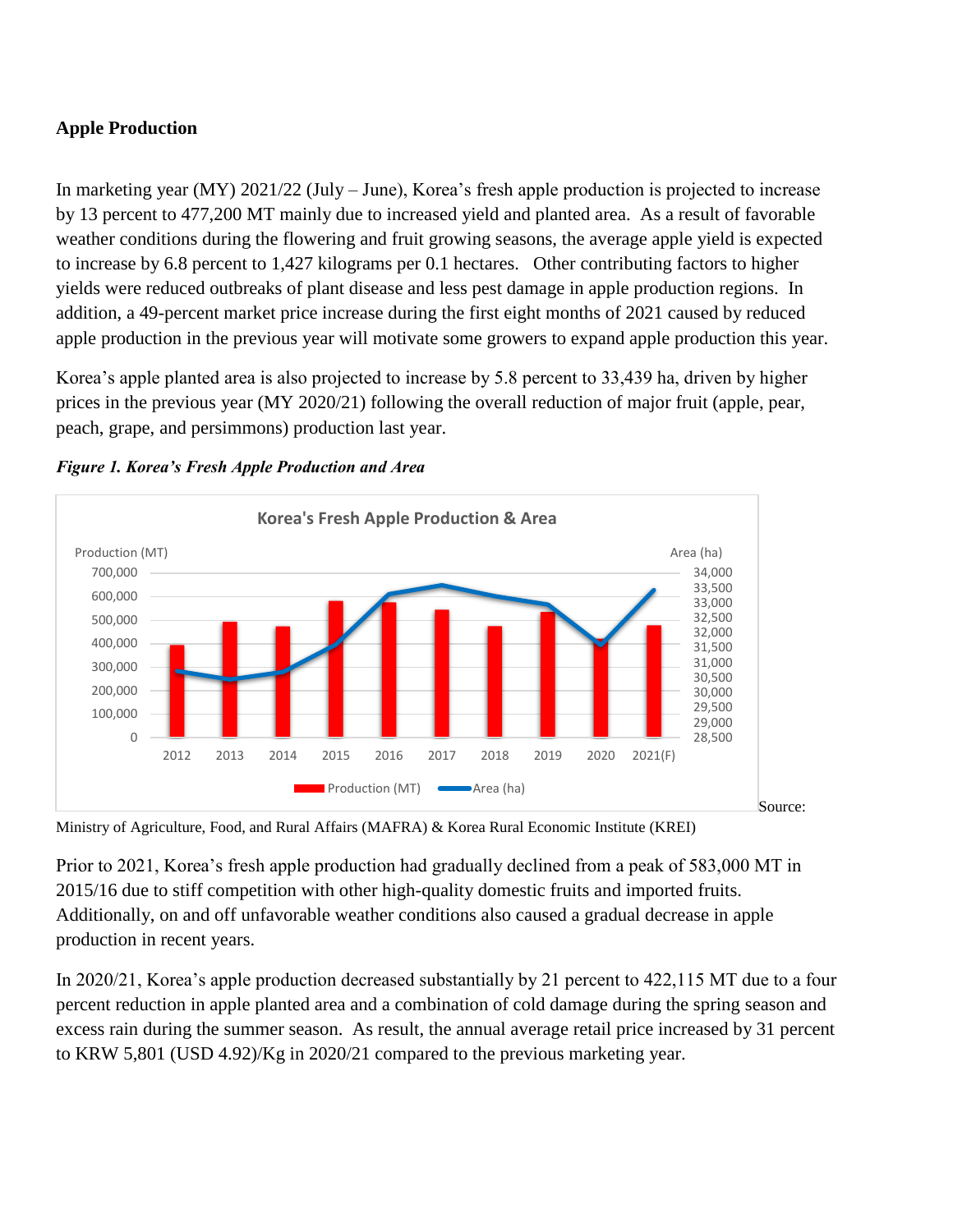Korean apple growers primarily plant "Fuji" apple cultivars covering 67 percent of total apple production area in 2020/21 due to strong consumer preference and familiarity. Other cultivars include "Hongro" (16.3 percent) grown for the Chuseok holidays (the Korean Thanksgiving Day) and "Tsugaru" (4 percent) during the July - early September season. However, new apple varieties are also being introduced steadily to the market as more consumers are demanding fresher apples rather than apples from cold storage that were produced the previous year.

#### **Apple Planted Area**

Korea's apple production area is gradually moving to higher elevations or up to the northern part of the Korean peninsula (Gangwon-do, Gyeonggi-do, and Gyeongsangbuk-do provinces) due to climate change. Korea's apple planted area is projected to decrease gradually over the next decade due to changing consumer fruit demand and increased competition from other high-quality fruits including imported fruits. However, 2021/22 should see a temporary expansion in apple planting due to higher market prices following the sharp reduction of apple production in the 2020/21 season.

In 2021/22, Korea's apple planted area is projected to increase by 5.8 percent to 33,439 hectares mainly due to increased market prices during the previous marketing year.

|                    | Korea's Apple Planted Area by Province (Unit: Hectare) |                                |                         |                |
|--------------------|--------------------------------------------------------|--------------------------------|-------------------------|----------------|
|                    | MY 2019/20                                             | MY 2020/21                     | MY 2021/22              |                |
| Province           | <b>Cultivated Area</b><br>(ha)                         | <b>Cultivated Area</b><br>(ha) | Cultivated Area<br>(ha) | Change<br>(% ) |
| Gangwon-do         | 1,092                                                  | 1,124                          | 1,610                   | 43.2           |
| Chungcheongbuk-do  | 3,929                                                  | 3,645                          | 3,662                   | 0.5            |
| Chungcheongnam-do  | 1,436                                                  | 1,297                          | 1,569                   | 21             |
| Gyeongsangbuk-do   | 19,462                                                 | 18,705                         | 20,057                  | 7.2            |
| Gyeongsangnam-do   | 3,313                                                  | 3,340                          | 3,591                   | 7.5            |
| Jeollabuk-do       | 2,698                                                  | 2,449                          | 2,051                   | $-16.3$        |
| Other Provinces-do | 1,024                                                  | 1,038                          | 899                     | $-13.4$        |
| <b>Total</b>       | 32,954                                                 | 31,598                         | 33,439                  | 5.8            |

*Table 1. Korea's Apple Planted Area By Province (Unit: Hectare)*

Source: Statistics Korea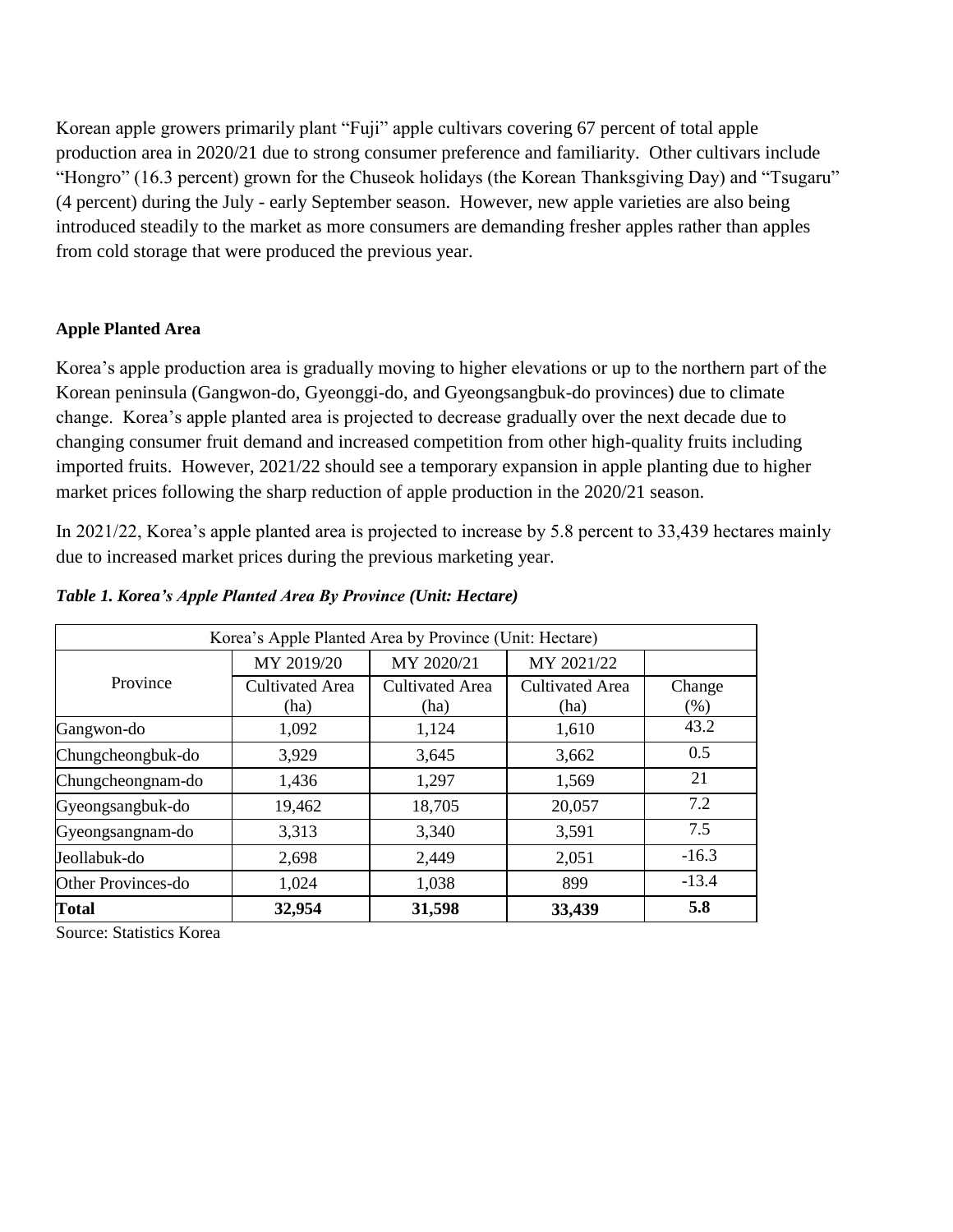Gyeongsangbuk-do province is still the main apple production area in Korea with 20,057 hectares covering 60 percent of the total apple planted area, followed by Chungcheongbuk-do province (3,662 Ha), Gyeongsanagnam-do province (3,591 Ha), and Jeollabuk-do province (2,051 Ha) province. Notably, the apple planted area in Gangwon-do province is projected to increase sharply by 43.2 percent to 1,610 Ha in 2021/22 in response to ongoing climate change as apples become more profitable in highland regions compared to leafy vegetables.

In 2010/11, apple planted area in Gangwon province was only 216 hectares, but it increased rapidly by 645 percent (1,394 hectares) to 1,610 hectares during the past decade due to accelerating climate change and support from the provincial government's farmer's support program to find Chungcheongbuk-do more profitable crops. The local apple industry (3,662 Ha), 11% also forecasts that more apple production in this Chungcheongnam-do<br>(1,569 Ha), 4.7% region is expected in the coming years, while the apple production region in the southern part of the Korean peninsula will continue to gradually decrease. Jeollabuk-do (2,051 Ha), 6.1%



*Figure 2. Korea's Apple Production Region By Province*

*Table 2. Annual Apple Production in Gangwon-do Province*

| Annual Apple Production in Gangwon-do Province              |     |     |      |      |      |  |  |  |
|-------------------------------------------------------------|-----|-----|------|------|------|--|--|--|
| 2020/21<br>2018/19<br>2019/20<br>2021/22<br>2017/18         |     |     |      |      |      |  |  |  |
| Area (ha)                                                   | 930 | 947 | .092 | .124 | .610 |  |  |  |
| 8,215<br>5,550<br>5,506<br>10,486<br>Production (MT)<br>N/A |     |     |      |      |      |  |  |  |

Source: Ministry of Food, Agriculture and Rural Affairs (MAFRA)

## Fruit "Fire Blight" Disease

Fruit "Fire Blight" has been a growing concern for the Korean apple and pear industry since the first outbreak in 2015. The Korea Rural Development Administration (KRDA) confirmed that a total of 394 hectares of apple and pear farms (mostly apple farms in north Chungcheong province) were infected by this disease in 2020, about 198 percent higher than 2019. In 2021, the KRDA confirmed that about 255 hectares were infected as of September.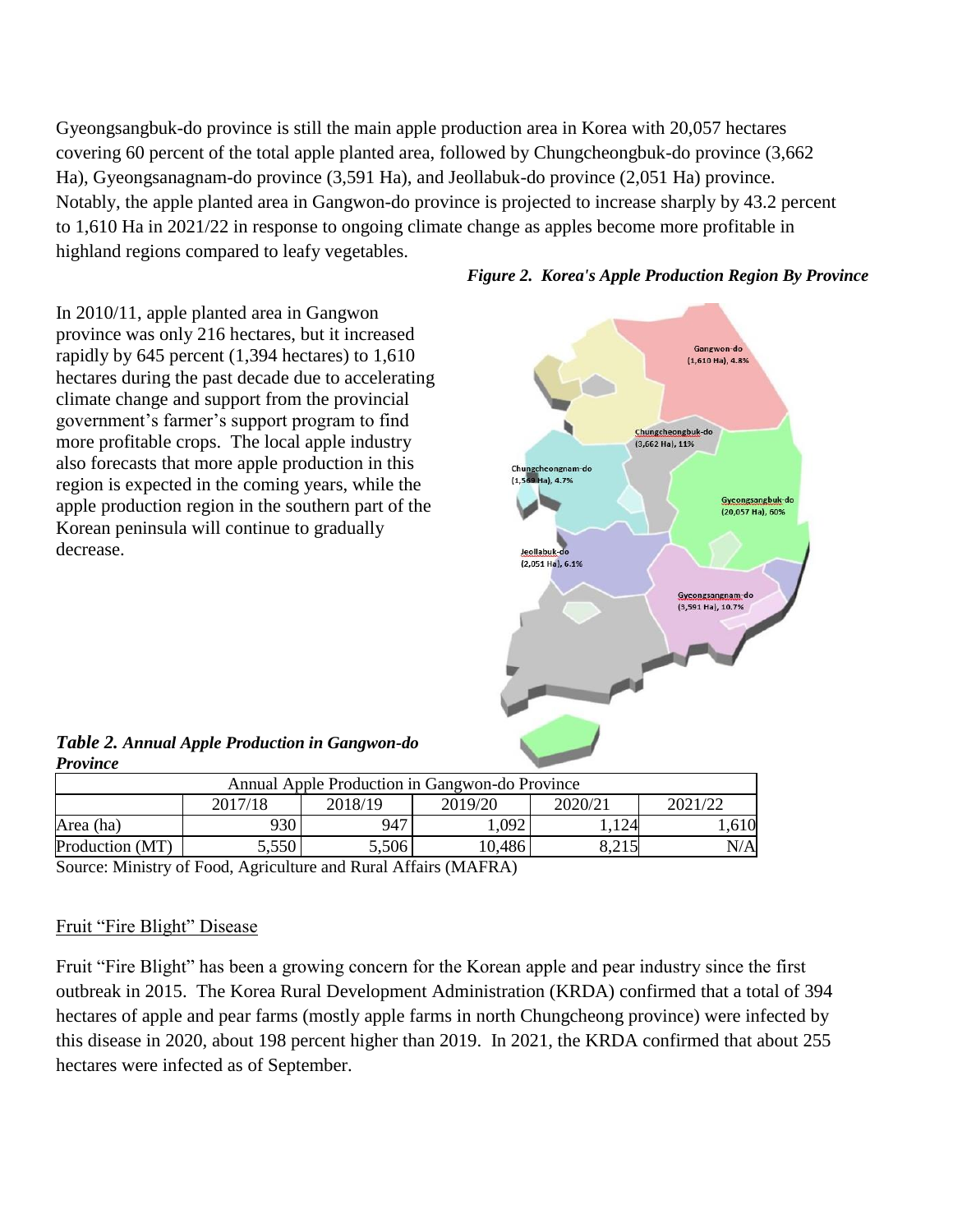

*Figure 3. Korea: Fruit "Fire Blight" Affected Area (Ha)* 



## **Apple Consumption**

In 2021/22, Korea's apple consumption is projected to increase by 13 percent to 427,000 MT mainly due to increased apple supply and apple quality. As a result of increased apple supply, market prices are also expected to drop by 15 to 20 percent to around KRW 27,000 (USD 23) per 10 fresh apples.

Fresh apples have shifted to more of a daily dessert fruit (away from being primarily a holiday fruit) for many Korean consumers in recent years as consumers become more health conscious. A recent consumer survey confirmed that most Korean consumers purchase fresh apples as a dessert fruit (70 percent), followed by eating for health purposes (12 percent). The survey also shows that daily consumption (82 percent) is much higher than holiday consumption (14 percent) in recent years due to increased demand for daily fruits and changed family composition to a more nuclear family format with an increasing ratio of single-member and double-member households.

In 2021, Korea's per capita apple consumption is projected to rebound to around 9 kilograms due to increased apple supply and quality.

*Table 3. Korea: Per Capita Fruit Consumption (Unit: Kg)*

|         | Korea: Per Capita Fruit Consumption (Unit: Kg) |       |      |       |       |           |        |        |
|---------|------------------------------------------------|-------|------|-------|-------|-----------|--------|--------|
| Year    | Total<br>Fruits                                | Apple | Pear | Peach | Grape | Persimmon | Citrus | Others |
| 2016    | 60.6                                           | 11.2  | 4.1  | 4.0   | 5.4   | 2.3       | 11.9   | 21.7   |
| 2017    | 61.2                                           | 10.5  | 4.6  | 4.3   | 4.7   | 2.1       | 11.6   | 23.4   |
| 2018    | 57.5                                           | 9.2   | 3.3  | 4.0   | 4.5   | 1.9       | 12.0   | 22.6   |
| 2019    | 56.6                                           | 10.3  | 3.3  | 4.1   | 4.5   | 1.8       | 12.1   | 20.6   |
| 2020 a/ | N/A                                            | 8.1   | 2.1  | 3.3   | 3.7   | 1.6       | 12.8   | N/A    |

a/ Preliminary estimate in January 2021 by Korea Rural Economic Institute (KREI) Source: Ministry of Agriculture, Food and Rural Affairs (MAFRA)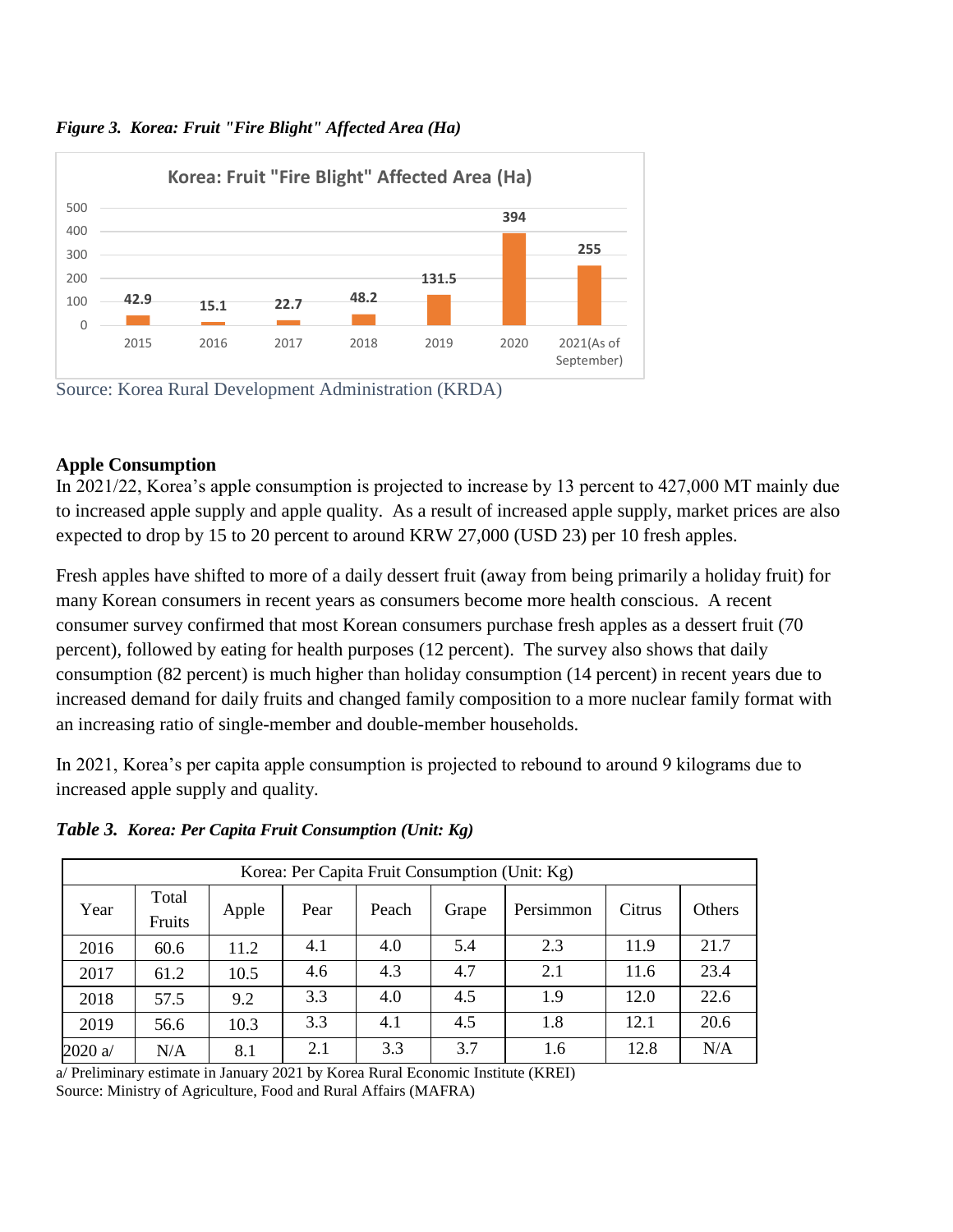## **Price**

Abundant local apple (and pears and late-maturing citrus) production in the 2021/22 season will drive market prices down by around 15 to 20 percent. In September 2021, the average consumer price for apples decreased by 33 percent compared to the price of the same month in 2020.

As a result of increased apple production, the market price of fresh apples for storage (for spring and summer seasons of the following year) will stay around 15 to 20 percent lower than the previous year. Koreas' apple supply in October 2021 increased by 14.5 percent from the previous year.



*Figure 4. Korea: Annual Average Retail Prices For 10 Apples*

Source: Korea Agro-Fisheries & Food Trade Corporation (aT)

The average market price (high quality apples) during the first eight months of 2021 increased by 49 percent from the previous year due to reduced 2020 domestic production. The average wholesale annual price for fresh apples also surged by 18.6 percent during the same period (January – August 2021).

# **Apples for Processing**

Korea's volume of fresh apples for processing depends on annual production levels and the level of damaged fruit. An average of 35,000 MT of fresh apples have been used for processing annually since 2010, but the volume has increased above 50,000 MT since 2017 due to increased volumes of nonmarketable fruits caused by natural disasters such as cold, typhoons, and heat damage during the flowering and fruit growing seasons.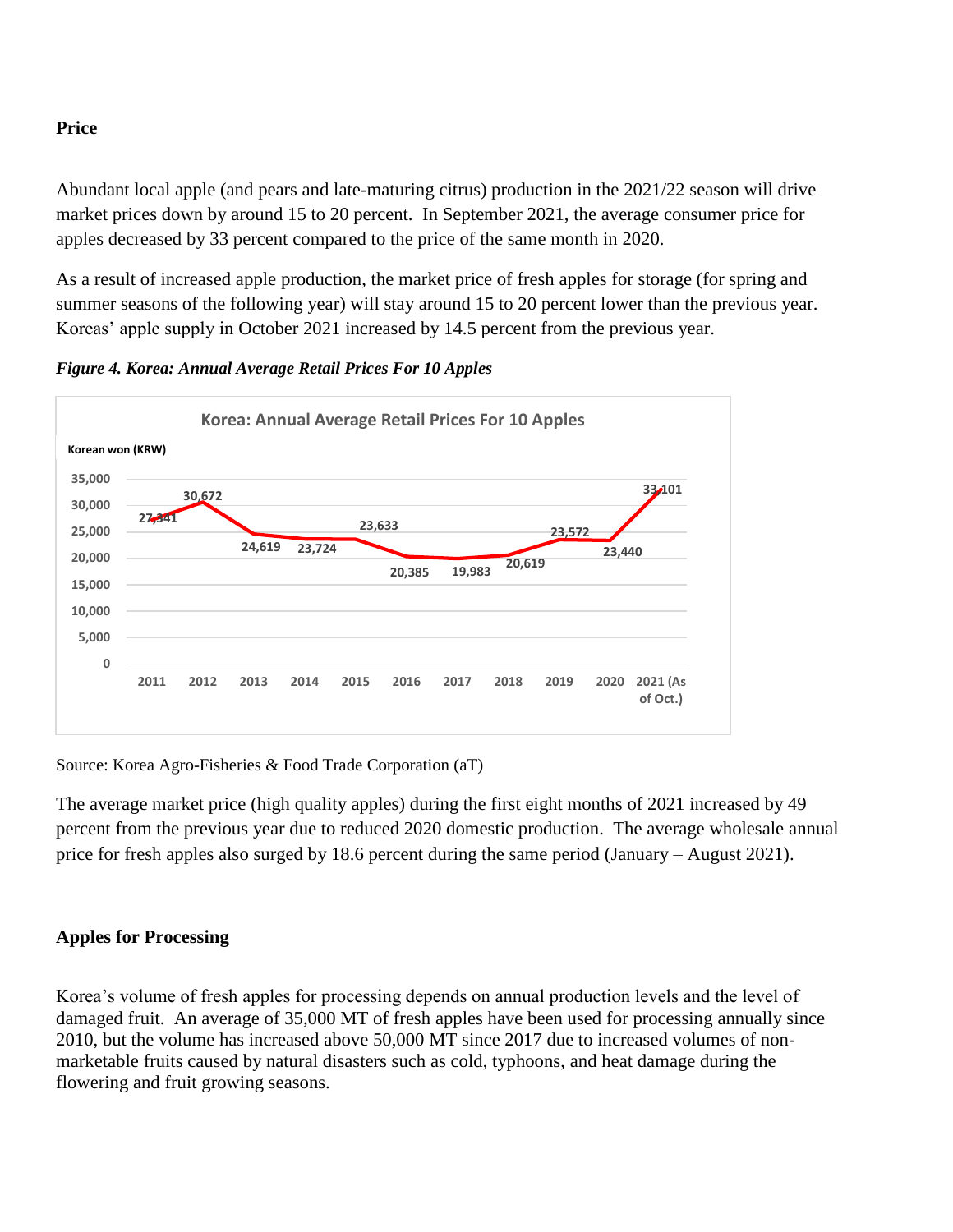|                                                     |        |        |        | Korea's Apple Volume for Processing (MT, %) |        |        |
|-----------------------------------------------------|--------|--------|--------|---------------------------------------------|--------|--------|
| Year                                                | 2014   | 2015   | 2016   | 2017                                        | 2018   | 2019   |
| Volume (MT)                                         | 40,151 | 57,439 | 23,200 | 50,800                                      | 50,999 | 52,147 |
| Production to<br><b>Processing Ratio</b><br>$(\% )$ | 8.5    | 9.9    | 4.0    | 9.3                                         | 10.7   | 9.7    |

*Table 4. Korea's Apple Volume for Processing (Unit: MT, %)*

Source: Ministry of Agriculture, Food, and Rural Affairs (MAFRA)

In 2021/22, fresh apples for processing volume are projected at 45,000 MT, about nine percent of total production, to maintain the optimal market price. In 2020/21, processing volume for fresh apples is estimated at around 30,000 MT due to significantly reduced apple production and reduced apple supply in the market throughout the year. Non-marketable apples (including inferior quality apples) are mostly used for juice and drink production, while smaller quantities are also used for other processed products such as jams and cosmetics.

## **Trade - Exports**

In 2021/22, Korea's fresh apple exports are projected to rebound by 75 percent to around 2,400 MT due to increased domestic apple production and lower prices. The main importing countries will be Taiwan and several southeast Asian countries (Vietnam, Singapore, and Hong Kong) supported by the growing popularity of Korean culture and products. However, increased transportation costs caused by the COVID-19 pandemic will be an obstacle to increasing export volume.

As apples are widely produced in many other countries with both more diverse varieties and lower prices than in Korea's protected domestic market, exports are a low priority for local apple growers.

In 2020/21, Korea's apple exports decreased sharply by 42.6 percent to 1,392 MT mainly due to reduced domestic apple production.

#### **Imports**

Currently, Korean phytosanitary regulations do not allow fresh apple imports.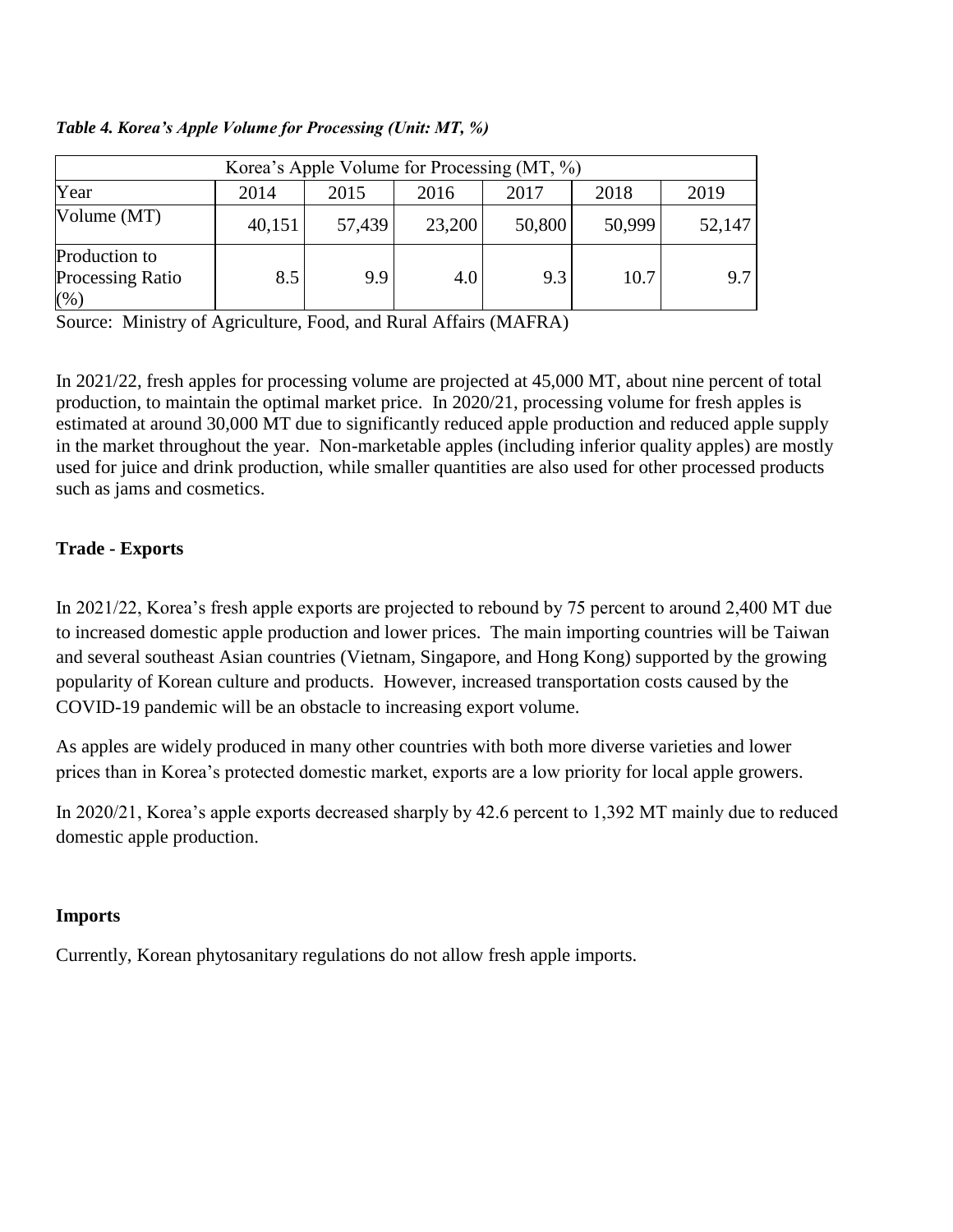## **Production**

| Year    | Area (HA) | Production (MT) | <b>Yield for Bearing</b><br>Tree $(Kg/10$ are) |
|---------|-----------|-----------------|------------------------------------------------|
| 2000    | 29,063    | 488,960         | 1,682                                          |
| 2005    | 26,907    | 367,517         | 1,366                                          |
| 2013    | 30,449    | 493,701         | 1,621                                          |
| 2014    | 30,702    | 474,712         | 1,546                                          |
| 2015    | 31,620    | 582,846         | 1,843                                          |
| 2016    | 33,300    | 576,369         | 1,731                                          |
| 2017    | 33,601    | 545,349         | 1,623                                          |
| 2018    | 33,234    | 475,303         | 1,430                                          |
| 2019    | 32,954    | 535,324         | 1,624                                          |
| 2020    | 31,598    | 422,115         | 1,336                                          |
| 2021 2/ | 33,439    | 478,800         | 1,432                                          |

Korea: Apple Production Situation 1/

1/ Calendar year basis

2/ Preliminary forecast in September 2021 by Korea Rural Economic Institute (KREI) Source: Korea Statistical Information Service (KOSIS)

Korea: Apple Utilization (Unit: MT) 1/

| $\mathbf{r}$ |         |         |        |            |
|--------------|---------|---------|--------|------------|
| Year         | Total   | Fresh   | Export | Processing |
| 2013         | 493,701 | 455,354 | 2,788  | 35,559     |
| 2014         | 474,712 | 432,344 | 2,217  | 40,151     |
| 2015         | 582,846 | 521,905 | 3,502  | 57,439     |
| 2016         | 521,622 | 494,450 | 3,947  | 23,225     |
| 2017         | 545,349 | 491,704 | 2,843  | 50,802     |
| 2018         | 475,303 | 421,665 | 2,639  | 50,999     |
| 2019         | 535,424 | 480,633 | 2,644  | 52,147     |
| 2020         | 422,155 | N/A     | 1,737  | N/A        |

1/ Calendar year basis

Source: Ministry of Agriculture, Food and Rural Affairs (MAFRA)

| Korea: Apple Production as Ratio to Total Fruit Production (Unit: 1,000 MT, Ratio: Percent) |  |  |  |  |  |  |
|---------------------------------------------------------------------------------------------|--|--|--|--|--|--|
|---------------------------------------------------------------------------------------------|--|--|--|--|--|--|

| $\mathbf{r}$ |                                                    |     |              |
|--------------|----------------------------------------------------|-----|--------------|
| Year         | Total Fruits $(1,000$ MT $)$ Apple $(1,000$ MT $)$ |     | Ratio $(\%)$ |
| 2000         | 2,429                                              | 489 | 20.1         |
| 2005         | 2,611                                              | 368 | 14.1         |
| 2013         | 2,207                                              | 494 | 22.4         |
| 2014         | 2,347                                              | 475 | 20.2         |
| 2015         | 2,364                                              | 583 | 24.7         |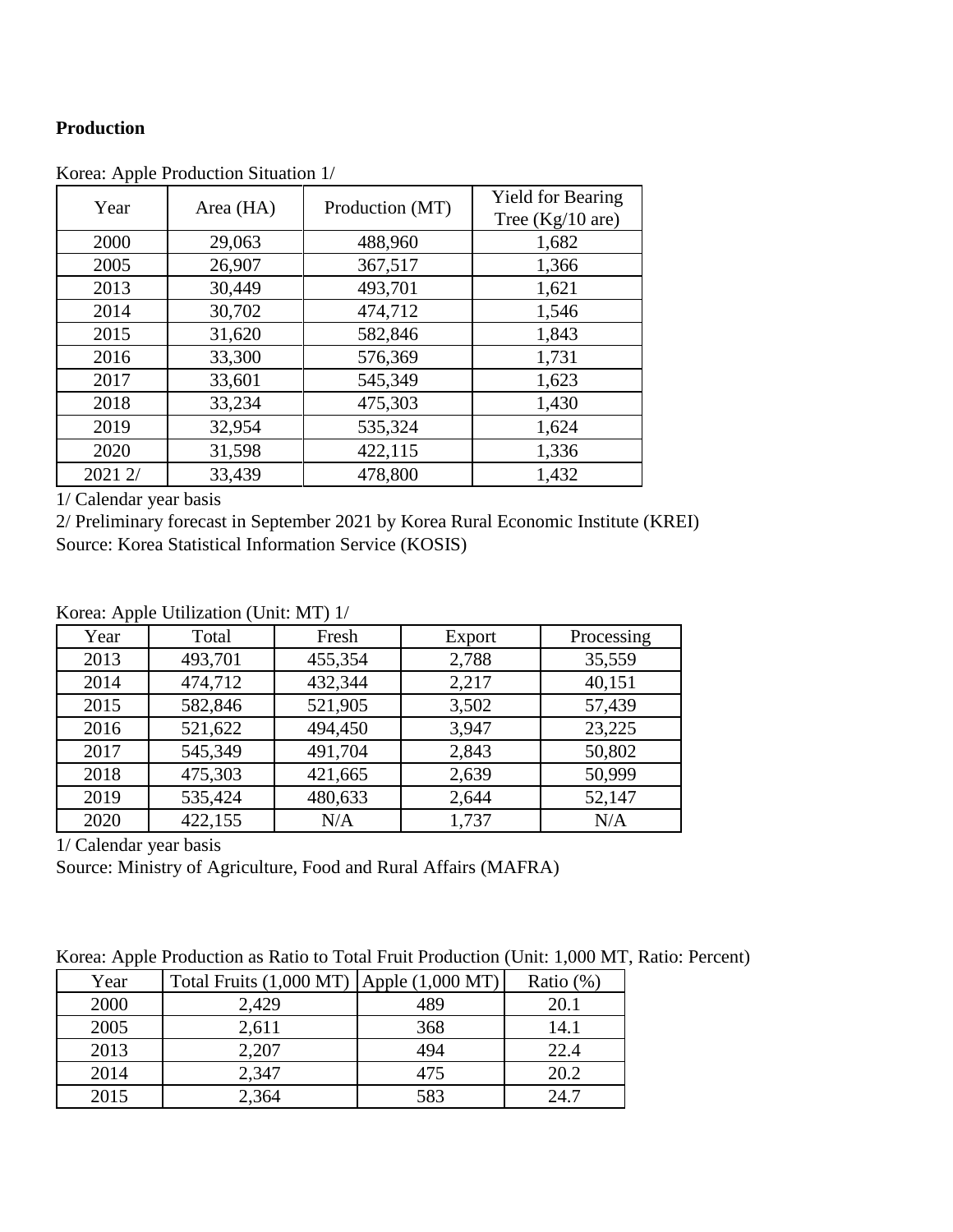| 2016 | 2,387 | 576 | 24.1 |
|------|-------|-----|------|
| 2017 | 2,358 | 545 | 23.1 |
| 2018 | 2,160 | 475 | 22.0 |
| 2019 | 2,206 | 535 | 24.2 |
| 2020 | 1,976 | 122 | 21.4 |

Source: Korea Statistical Information Service (KOSIS)

Korea: Per Capita Fruits Consumption (Unit: Kg)

|      | Korea: Per Capita Fruit Consumption (Unit: Kg) |       |      |       |       |           |        |        |
|------|------------------------------------------------|-------|------|-------|-------|-----------|--------|--------|
| Year | Total<br>Fruits                                | Apple | Pear | Peach | Grape | Persimmon | Citrus | Others |
| 2016 | 60.6                                           | 11.2  | 4.1  | 4.0   | 5.4   | 2.3       | 11.9   | 21.7   |
| 2017 | 61.2                                           | 10.5  | 4.6  | 4.3   | 4.7   | 2.1       | 11.6   | 23.4   |
| 2018 | 57.5                                           | 9.2   | 3.3  | 4.0   | 4.5   | 1.9       | 12.0   | 22.6   |
| 2019 | 56.6                                           | 10.3  | 3.3  | 4.1   | 4.5   | 1.8       | 12.1   | 20.6   |
| 2020 | N/A                                            | 8.1   | 2.1  | N/A   | N/A   | N/A       | N/A    | N/A    |

Source: Ministry of Agriculture, Food and Rural Affairs (MAFRA)

Korea: Monthly Korean Fresh Apple Exports (Unit: MT)

|              |     | Feb |     | -г г |     |     |     |     |     |     |            |       |
|--------------|-----|-----|-----|------|-----|-----|-----|-----|-----|-----|------------|-------|
| Year         | Jan |     | Mar | Apr  | May | Jun | Jul | Aug | Sep | Oct | <b>Nov</b> | Dec   |
| '21          | 147 | 43  | 47  | 25   |     | 36  |     | 30  |     |     |            |       |
| $^{\circ}20$ | 224 | 172 | 103 | 106  | 30  | 14  |     |     | 35  | 96  | 303        | 645   |
| .19          | 451 | 194 | 107 | 53   | 53  |     |     | 13  | 74  | 270 | 701        | 714   |
| $^{\circ}18$ | 481 | 157 | 133 |      | 42  | 31  |     | 15  | 46  | 177 | 686        | 811   |
| .17          | 311 | 215 | 136 | 78   | 95  | 23  | 14  | 20  | 154 | 140 | 848        | 808   |
| $^{\circ}16$ | 365 | 314 | 502 | 261  | 185 | 80  | 29  | 10  | 59  | 238 | 1,067      | 837   |
| $^{\circ}15$ | 181 | 52  | 82  | 23   | 50  | 27  |     |     |     | 285 | 1,371      | 1,313 |

Source: Korea Customs Service & Korea International Trade Association

Korea: Monthly Average Foreign Exchange Rate

|  | (Unit: Korean Won / 1U\$) |  |  |
|--|---------------------------|--|--|
|--|---------------------------|--|--|

| Month | 2019    | 2020    | 2021    |
|-------|---------|---------|---------|
| Jan.  | 1122.00 | 1164.28 | 1097.49 |
| Feb.  | 1122.45 | 1193.79 | 1111.72 |
| Mar.  | 1130.72 | 1220.09 | 1131.02 |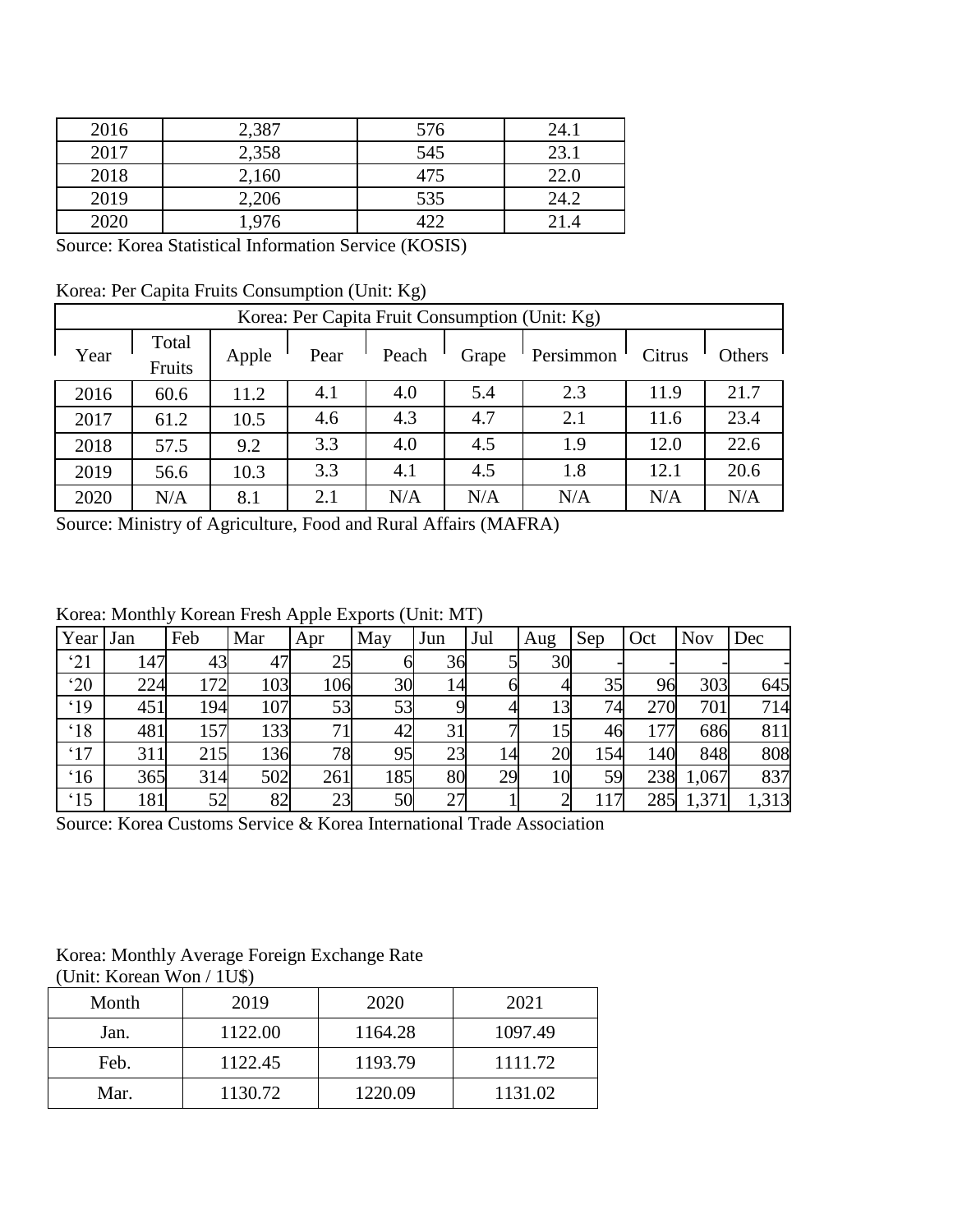| Apr. | 1140.95 | 1225.23 | 1119.40 |
|------|---------|---------|---------|
| May  | 1183.29 | 1228.67 | 1123.28 |
| Jun. | 1175.62 | 1210.01 | 1121.30 |
| Jul. | 1175.31 | 1198.90 | 1143.98 |
| Aug. | 1208.98 | 1186.85 | 1160.34 |
| Sep. | 1197.55 | 1178.80 |         |
| Oct. | 1184.13 | 1144.68 |         |
| Nov. | 1167.45 | 1116.76 |         |
| Dec. | 1175.84 | 1095.13 |         |

Source: Industrial Bank of Korea

# **Trade Matrix**

Export Matrix for Korean Apple

| <b>Export Trade Matrix</b>                                             |                                       |       |                                       |       |                                       |       |
|------------------------------------------------------------------------|---------------------------------------|-------|---------------------------------------|-------|---------------------------------------|-------|
| Country: Korea                                                         |                                       |       |                                       |       |                                       |       |
| Commodity: Commodity: Fresh Apple (HS 0808.10)<br>Unit: MT & US\$1,000 |                                       |       |                                       |       |                                       |       |
| Exports to                                                             | MY 2018/19                            |       | MY 2019/20                            |       | MY 2020/21                            |       |
|                                                                        | $(\text{July } 18 - \text{June } 19)$ |       | $(\text{July } 19 - \text{June } 20)$ |       | $(\text{July } 20 - \text{June } 21)$ |       |
| Country                                                                |                                       |       |                                       |       |                                       |       |
|                                                                        | Volume                                | Value | Volume                                | Value | Volume                                | Value |
| U.S.                                                                   | 30                                    | 129   | 34                                    | 143   | 30                                    | 129   |
| Taiwan                                                                 | 1,361                                 | 3,127 | 827                                   | 2,010 | 621                                   | 1,791 |
| Hong Kong                                                              | 305                                   | 853   | 234                                   | 700   | 131                                   | 489   |
| Singapore                                                              | 348                                   | 847   | 291                                   | 611   | 148                                   | 393   |
| Vietnam                                                                | 343                                   | 1,116 | 650                                   | 1,535 | 249                                   | 950   |
|                                                                        |                                       |       |                                       |       |                                       |       |
| All Others                                                             | 203                                   | 628   | 389                                   | 740   | 213                                   | 653   |
|                                                                        |                                       |       |                                       |       |                                       |       |
| <b>Grand Total</b>                                                     | 2,590                                 | 6,700 | 2,425                                 | 5,739 | 1,392                                 | 4,405 |

Source: Korea Customs Service & Korea International Trade Association